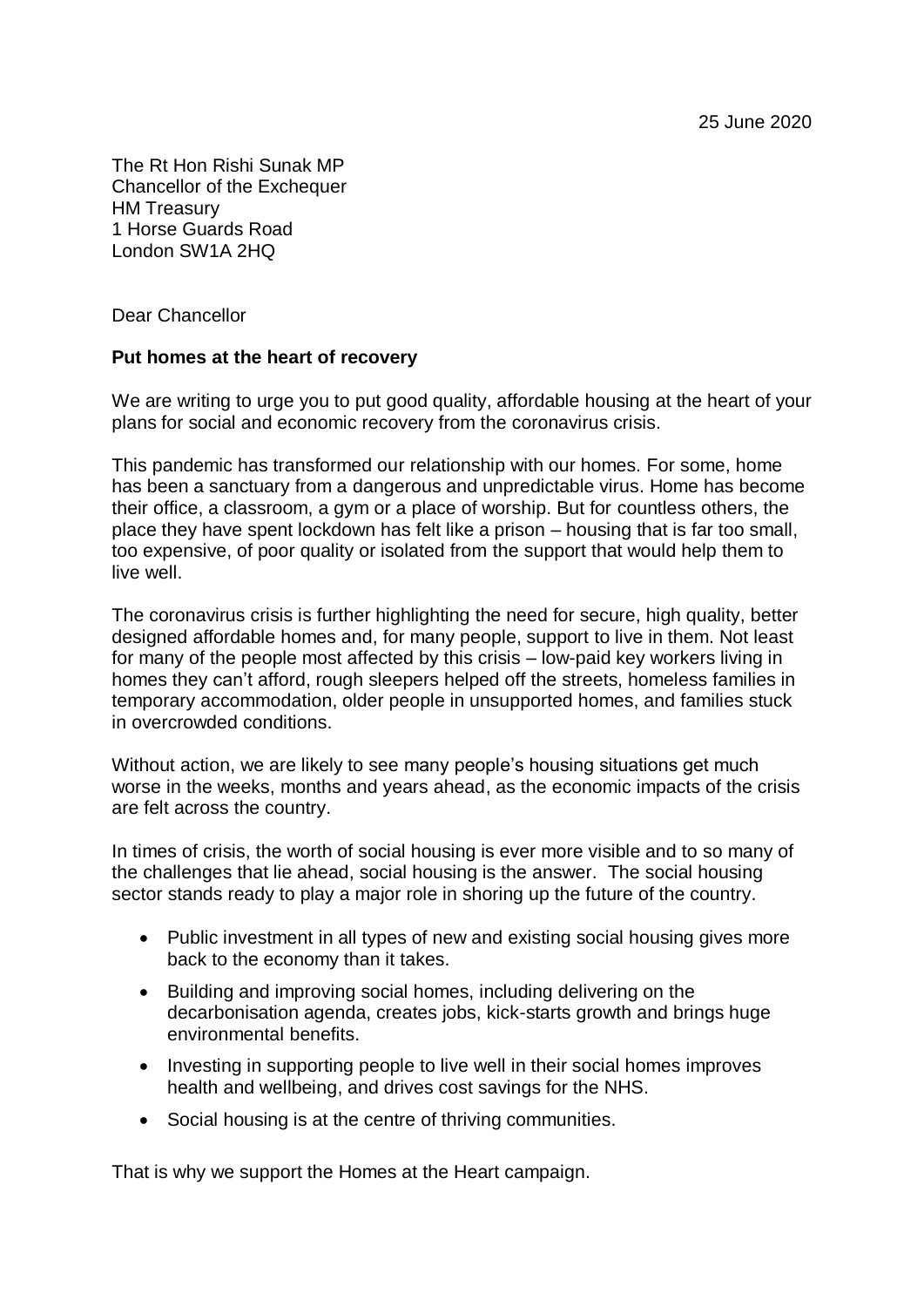As you develop and deliver plans to get the country back on track, we are calling on the government to put social homes at the heart of recovery – as a driver of economic and social prosperity, and an anchor for strong communities.

## **Campaign partners**

John Bibby, CEO, ARCH (Association of Retained Council Housing) Gavin Smart, Chief Executive, Chartered Institute of Housing John Sparkes, Chief Executive, Crisis Eamon McGoldrick, Chief Executive, National Federation of ALMOs Kate Henderson, Chief Executive, National Housing Federation

## **Campaign supporters**

Paul O'Brien, Chief Executive, Association for Public Service Excellence APSE Michael Voges, Executive Director, ARCO Robert Evans, Partner, Argent Cym D'Souza, Chair, BME National Melanie Leech, Chief Executive, British Property Federation Tina Barnard, Chair, Build East Robin Fieth, Chief Executive, Building Societies Association James Tickell, Partner, Campbell Tickell Sue Adams, CEO, Care & Repair England Helen Walker, Chief Executive, Carers UK Robert Sugden, Centre for Excellence in Community Investment Neil McInroy, Chief Executive, Centre for Local Economic Strategies Matthew Bolton, Executive Director, Citizens UK Elizabeth Austerberry, Chair, Consortium of Associations in the South East Lynsey Sweeney, Managing Director, Communities that Work Neal Lawson, Executive Director, Compass Crispin Truman OBE, Chief Executive, CPRE The countryside charity Sue Morgan, Director of Architecture and Built Environment, Design Council Andrew Cowan, Partner and Head of Social Housing, Devonshires Brian Berry, Chief Executive, Federation of Master Builders Nicola Mathers, CEO, Future of London Helen Evans, Chair, G15 Chris Fletcher, Policy Director, Greater Manchester Chamber of Commerce Jon Lord, Chair, Greater Manchester Housing Providers